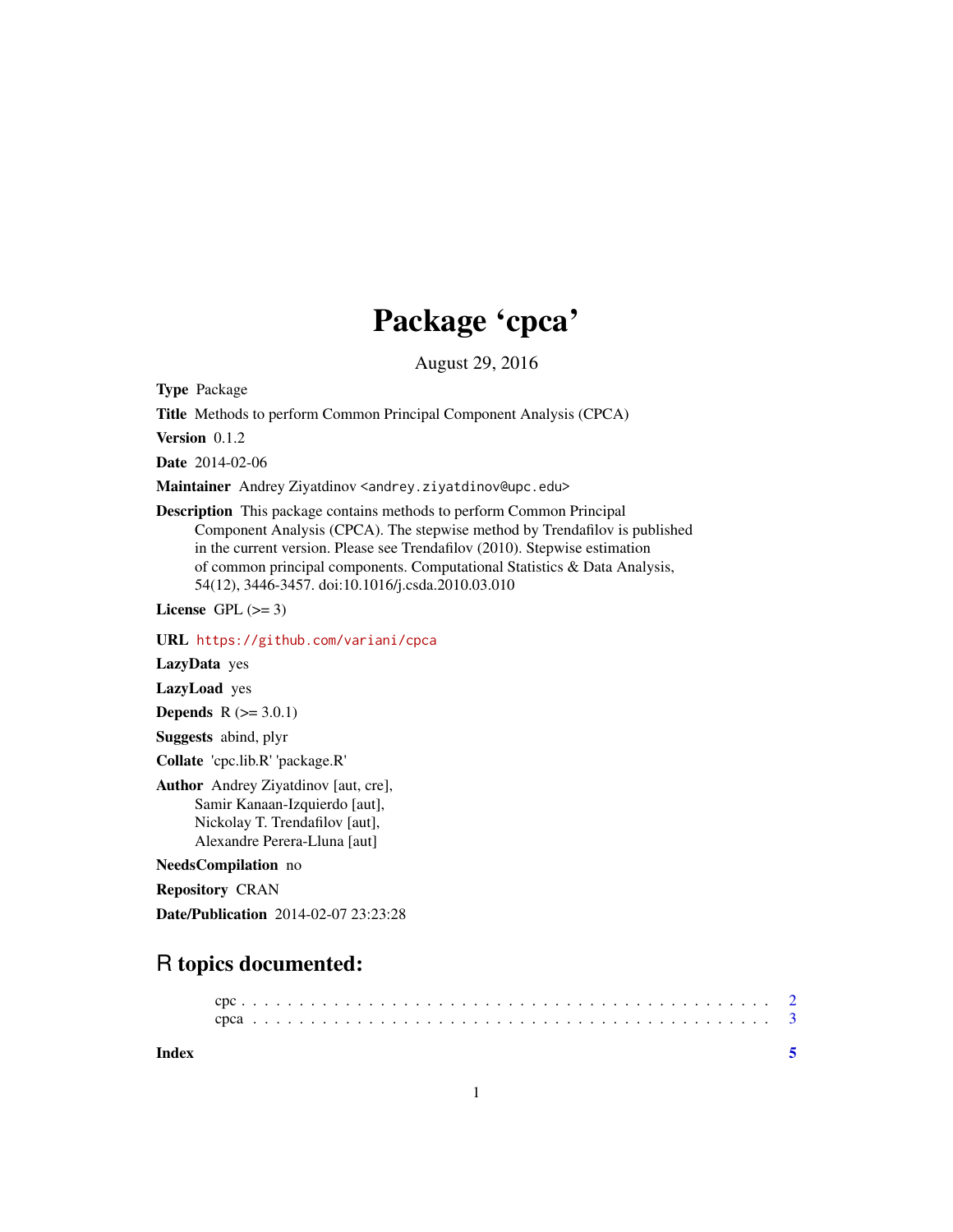#### Description

This function computes the CPCA from a given set of covariance matrices (of different groups).

#### Usage

```
cpc(X, method = "stepwise", k = 0, iter = 30,threshold = 0, ...)
```
#### Arguments

| $\mathsf{X}$ | An array of three dimensions: the 3rd dimension encodes the groups and the<br>first two dimension contain the covariance matrices.                                                                                                              |  |
|--------------|-------------------------------------------------------------------------------------------------------------------------------------------------------------------------------------------------------------------------------------------------|--|
| method       | The name of the method for computing the CPCA. The default value is "stepwise",<br>which is the stepwise algorithm by Trendafilov.                                                                                                              |  |
| k            | The number of components to be computed (all if it is $\theta$ ). This paramter is valid<br>if the given method supports built-in ordering of the eigvenvectors. The default<br>value is $\theta$ , that means computing of all the components. |  |
| iter         | The maximum number of iterations. The parameter is valid for the stepwise<br>algorithm by Trendafilov, that is applied in the power algorithm for estimation a<br>single component. The default value is 30.                                    |  |
| threshold    | The threshold value of the captured variance, which is reserved for further ex-<br>tensions.                                                                                                                                                    |  |
|              | Other parameters.                                                                                                                                                                                                                               |  |

#### Details

Currently, the only the stepwise algorithm by Trendafilov is supported.

#### Value

A list several slots: CPC rotation matrix with eigenvectors in columns; ncomp the number of components evaluated (equal to the number of columns in CPC).

#### Note

This function adpats the original code in matlab written by Dr N. T. Trendafilov.

#### References

Trendafilov (2010). Stepwise estimation of common principal components. Computational Statistics & Data Analysis, 54(12), 3446-3457. doi:10.1016/j.csda.2010.03.010

<span id="page-1-0"></span>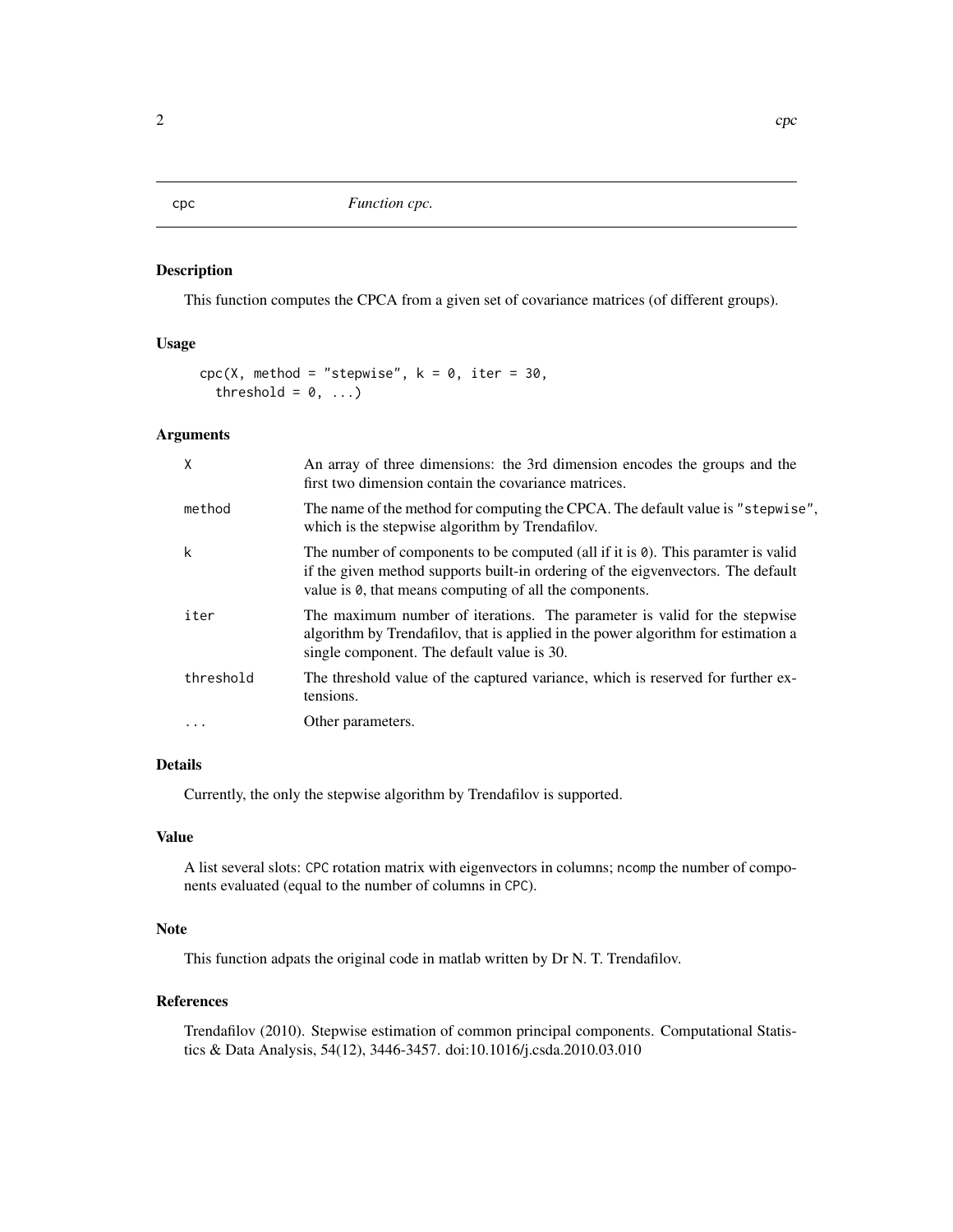#### <span id="page-2-0"></span> $c_{pca}$  3

#### Examples

```
require(plyr)
require(abind)
data(iris)
C \leftarrow daply(iris, "Species", function(x) cov(x[, -ncol(x)]))
C \leq - aperm(C, C(2, 3, 1)) # put the 1st dimension to the end
# default call
mod1 <- cpc(C)round(mod1$CPC, 2)
# compute only first two CPCs
mod2 \leq cpc(C, k = 2)
round(mod2$CPC, 2)
```
cpca *Package cpc.*

#### Description

Methods to perform Common Principal Component Analysis (CPCA).

#### Examples

```
require("plyr")
require("abind")
data(iris)
C \leftarrow daply(iris, "Species", function(x) cov(x[, -ncol(x)]))
C \leq - aperm(C, C(2, 3, 1)) # put the 1st dimension to the end
dim(C)
dimnames(C)
mod < - cpc(C)str(mod)
round(mod$CPC, 2)
# See Trendafilov (2010). Stepwise estimation of common principal components.
# Computational Statistics & Data Analysis, 54(12), 3446-3457.
# doi:10.1016/j.csda.2010.03.010
# p. 10, Example 2
#
# [,1] [,2] [,3] [,4]
#[1,] 0.75 -0.09 0.63 0.20
#[2,] 0.44 0.79 -0.33 -0.26
```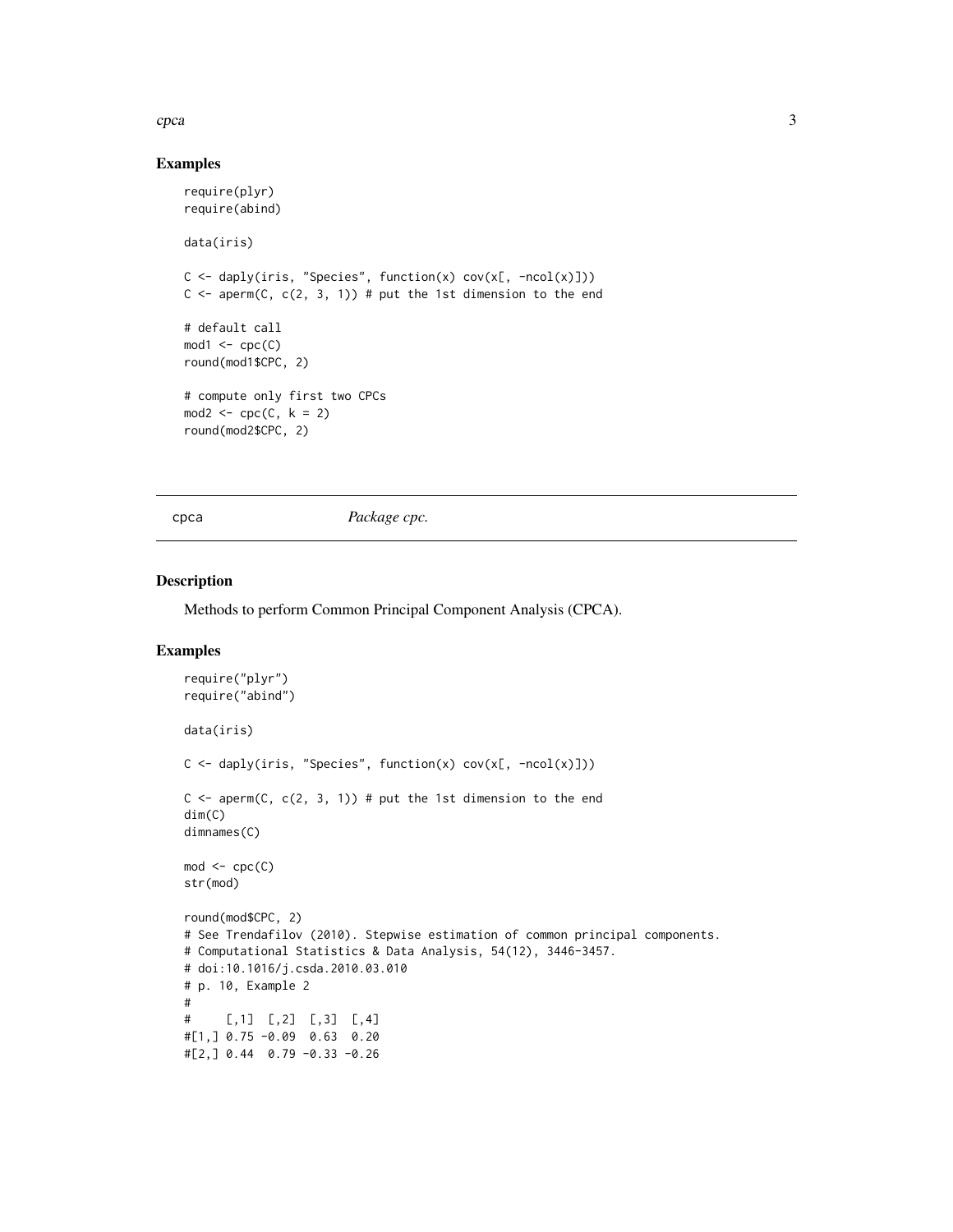#[3,] 0.47 -0.60 -0.54 -0.34 #[4,] 0.15 0.02 -0.45 0.88 # # The eigenvectors must be the same, as the default method in `cpc` function # is the power algorithm proposed by Trendafilov.